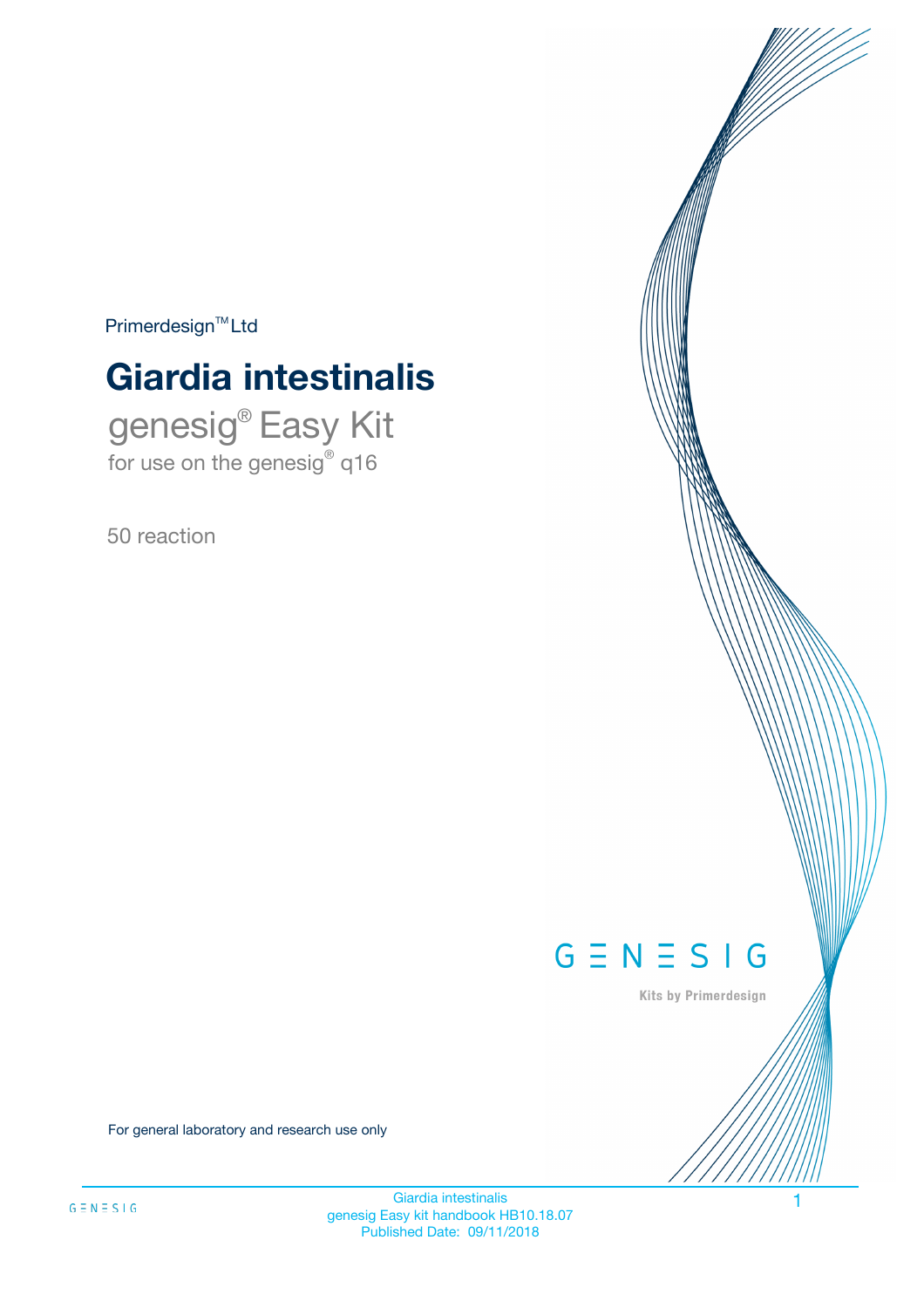# genesig® Easy: at a glance guide

#### **For each DNA test**

| Component                    | <b>Volume</b> | Lab-in-a-box pipette |  |
|------------------------------|---------------|----------------------|--|
| G. intestinalis reaction mix | 10 µl         |                      |  |
| <b>Your DNA sample</b>       | 10 µl         |                      |  |

#### **For each positive control**

| Component                    | Volume          | Lab-in-a-box pipette |  |
|------------------------------|-----------------|----------------------|--|
| G. intestinalis reaction mix | 10 <sub>µ</sub> |                      |  |
| Positive control template    | 10 <sub>µ</sub> |                      |  |

#### **For each negative control**

| Component                    | <b>Volume</b>   | Lab-in-a-box pipette |  |
|------------------------------|-----------------|----------------------|--|
| G. intestinalis reaction mix | 10 <sub>µ</sub> |                      |  |
| <u>Water</u>                 | 10 <sub>µ</sub> |                      |  |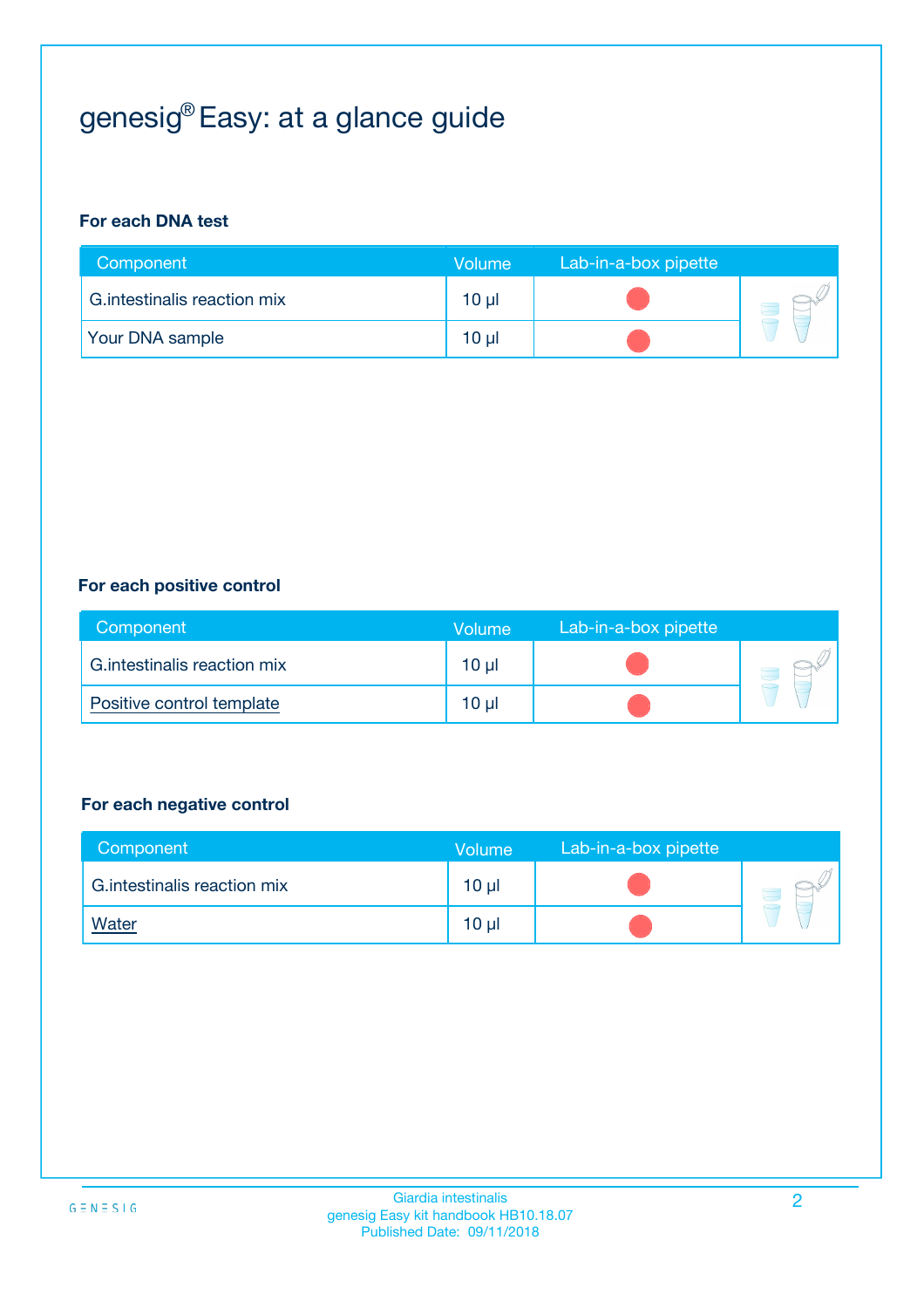# Kit Contents



# Reagents and equipment to be supplied by the user

#### **genesig® q16 instrument**

#### **genesig® Easy Extraction Kit**

This kit is designed to work well with all processes that yield high quality RNA and DNA but the genesig Easy extraction method is recommended for ease of use.

#### **genesig® Lab-In-A-Box**

The genesig Lab-In-A-Box contains all of the pipettes, tips and racks that you will need to use a genesig Easy kit. Alternatively if you already have these components and equipment these can be used instead.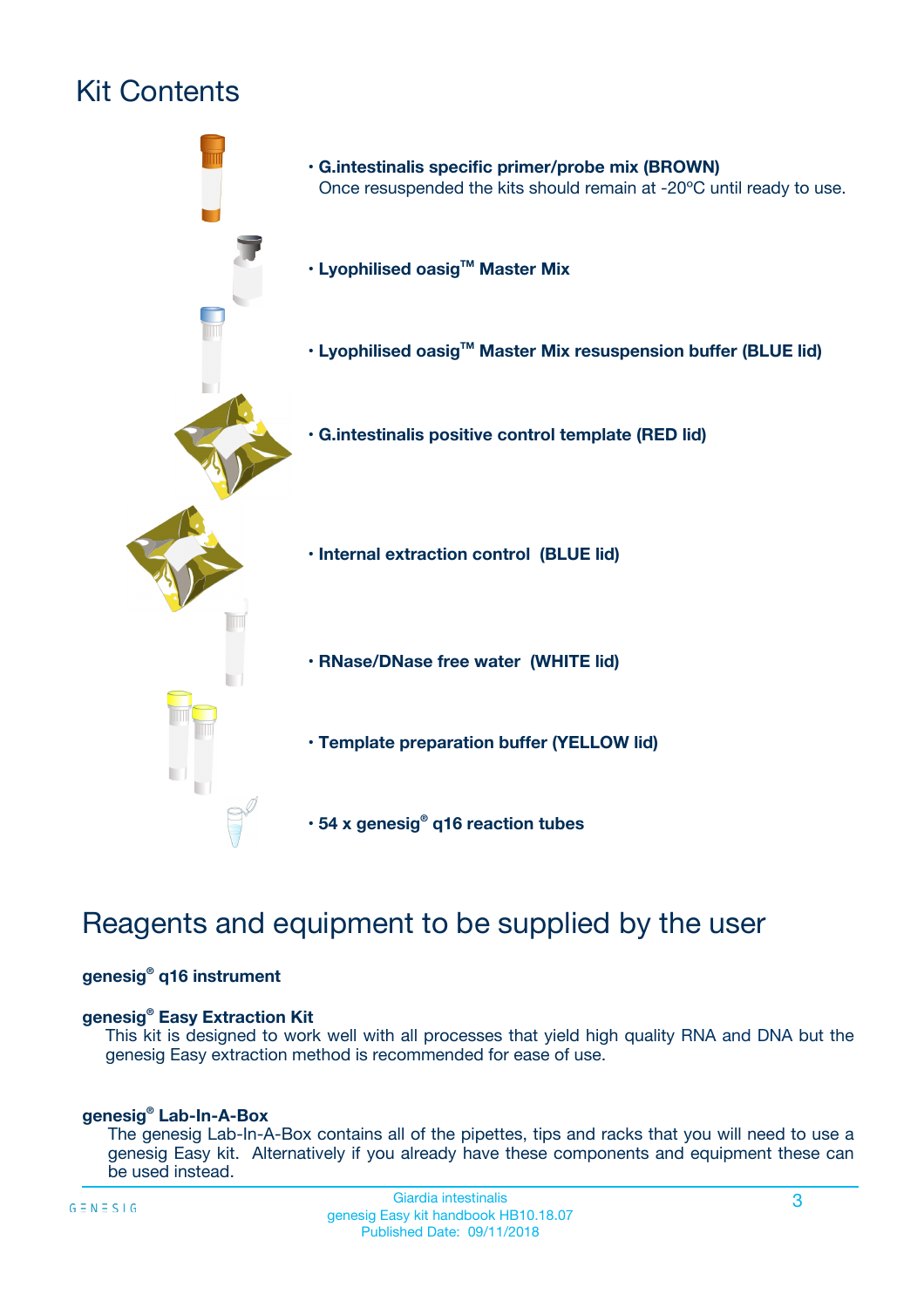# Step-by-step guide

### 1. Create your reaction mix



Use the blue pipette to transfer 500µl**\*** of the oasig Master Mix resuspension buffer into the tube of lyophilised oasig Master Mix and mix well by gently swirling. Then transfer all of that master mix into the brown tube labelled G.intestinalis primers/probe.

**\***Transfering 525µl of the oasig Master Mix resuspension buffer to your oasig Master Mix (instead of the 500µl recommended above) will enable you to take full advantage of the 50 reactions by accounting for volume losses during pipetting. In order to do so with the genesig Easy fixed volume pipettes use 1x blue, 2x red and 1x grey pipettes to make the total volume. Please be assured that this will not adversely affect the efficiency of the test.

Cap and shake tube to mix. A thorough shake is essential to ensure that all components are resuspended. **Failure to mix well can produce poor kit performance.**

Leave to stand for 5 minutes. Now your reaction mix is ready to use.

Store the reaction mix in the freezer from hereon.

#### Top tip

- Ensure that the reaction mix is mixed thoroughly before each use by shaking.
- Once resuspended do not expose genesig Easy kit to temperatures above -20°C for longer than 30 minutes at a time.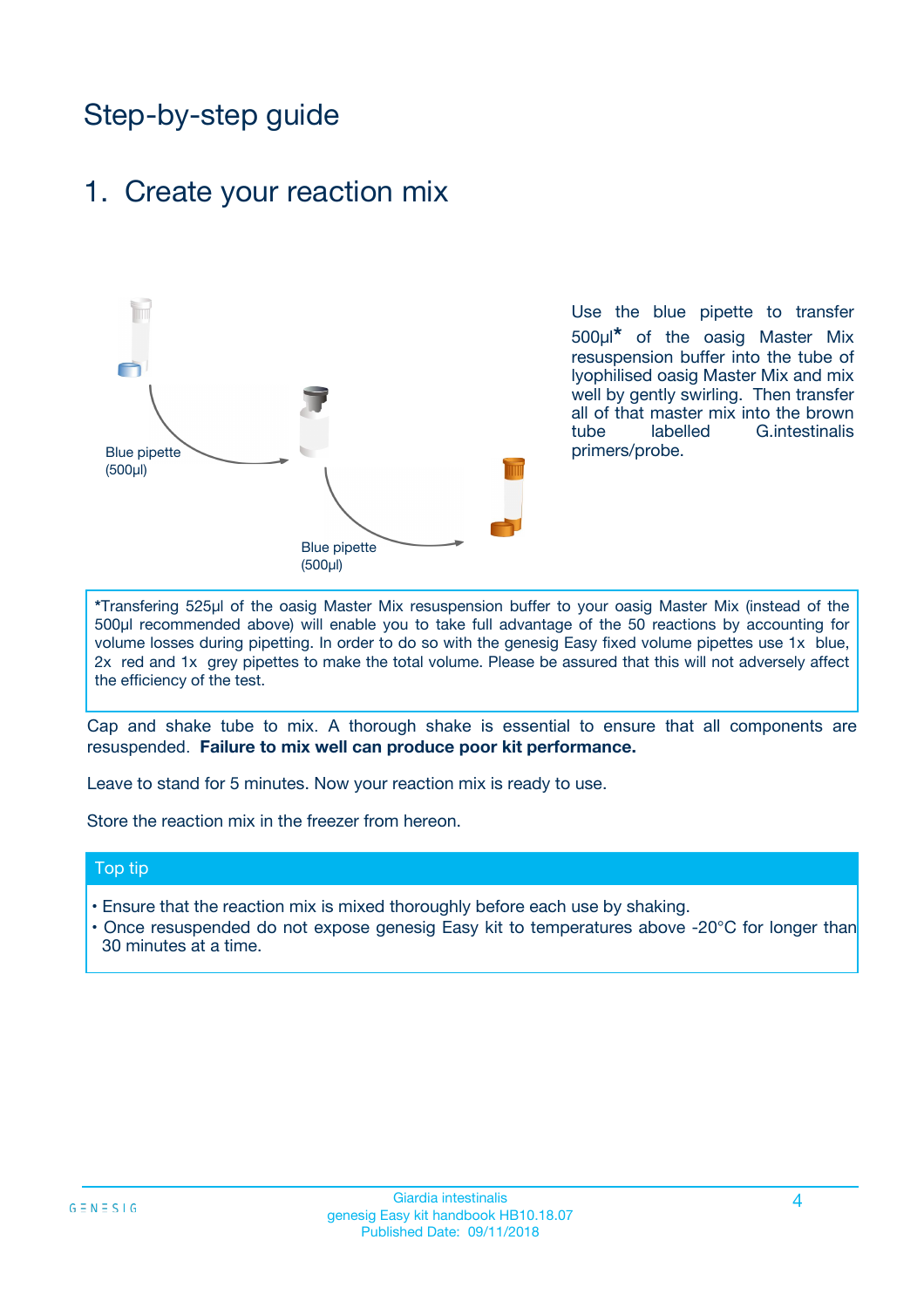# 2. Internal extraction control



Use the blue pipette to transfer 1000µl (2 x 500µl) of template preparation buffer into the Internal Extraction Control DNA tube. Cap and shake tube to mix.

Your kit contains Internal Extraction Control . This is added to your biological sample at the beginning of the extraction process. It is extracted along with the from your target of interest. The q16 will detect the presence of this Internal Extraction Control at the same time as your target. This is the ideal way to show that your extraction process has been successful.

#### **If you are using an alternative extraction kit:**

Use the red pipette to transfer 10µl of Internal Extraction Control DNA to your sample **after** the lysis buffer has been added then follow the rest of the extraction protocol.

#### **If you are using samples that have already been extracted:**

Use the grey pipette to transfer 5µl of Internal Extraction Control DNA to your extracted sample.

### 3. Add reaction mix to all reaction tubes



For every reaction to be run, use the red pipette to add 10µl of your G.intestinalis reaction mix to every tube.

#### Top tip

- Always pipette the reaction mix directly into the bottom of the tube.
- You can label the tube lids to aid your reaction setup but avoid labelling tube sides.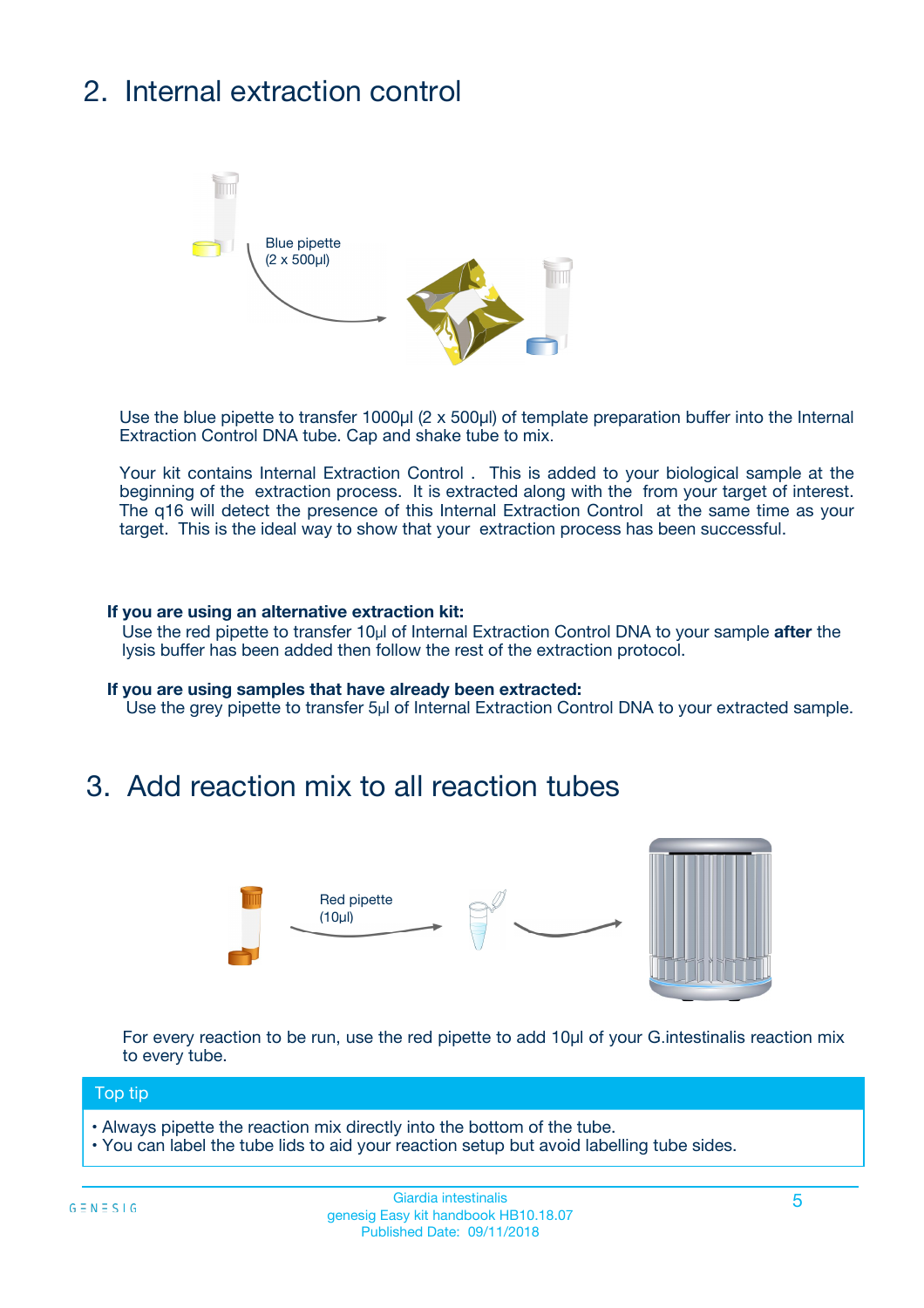## 4. Negative control



For each test you will require a negative control. Instead of , water is used. This sample should typically prove negative thus proving that all of your positive samples really are positive.

To create a negative control reaction simply use the red pipette to add 10µl of the water to the required reaction tubes. Close these tubes after adding the water.

Because some genesig kit targets are common in the environment you may occasionally see a "late" signal in the negative control. The q16 software will take this into account accordingly.

#### Top tip

**•** Always add the water to the side of the tube to reduce the introduction of bubbles.

### 5. Set up a test



For each sample you wish to analyse, use the red pipette to add 10µl of your DNA sample to the required reaction tubes. Close these tubes after adding the sample. Always change pipette tips between samples.

#### Top tip

**•** Always add the DNA sample to the side of the tube to reduce the introduction of bubbles.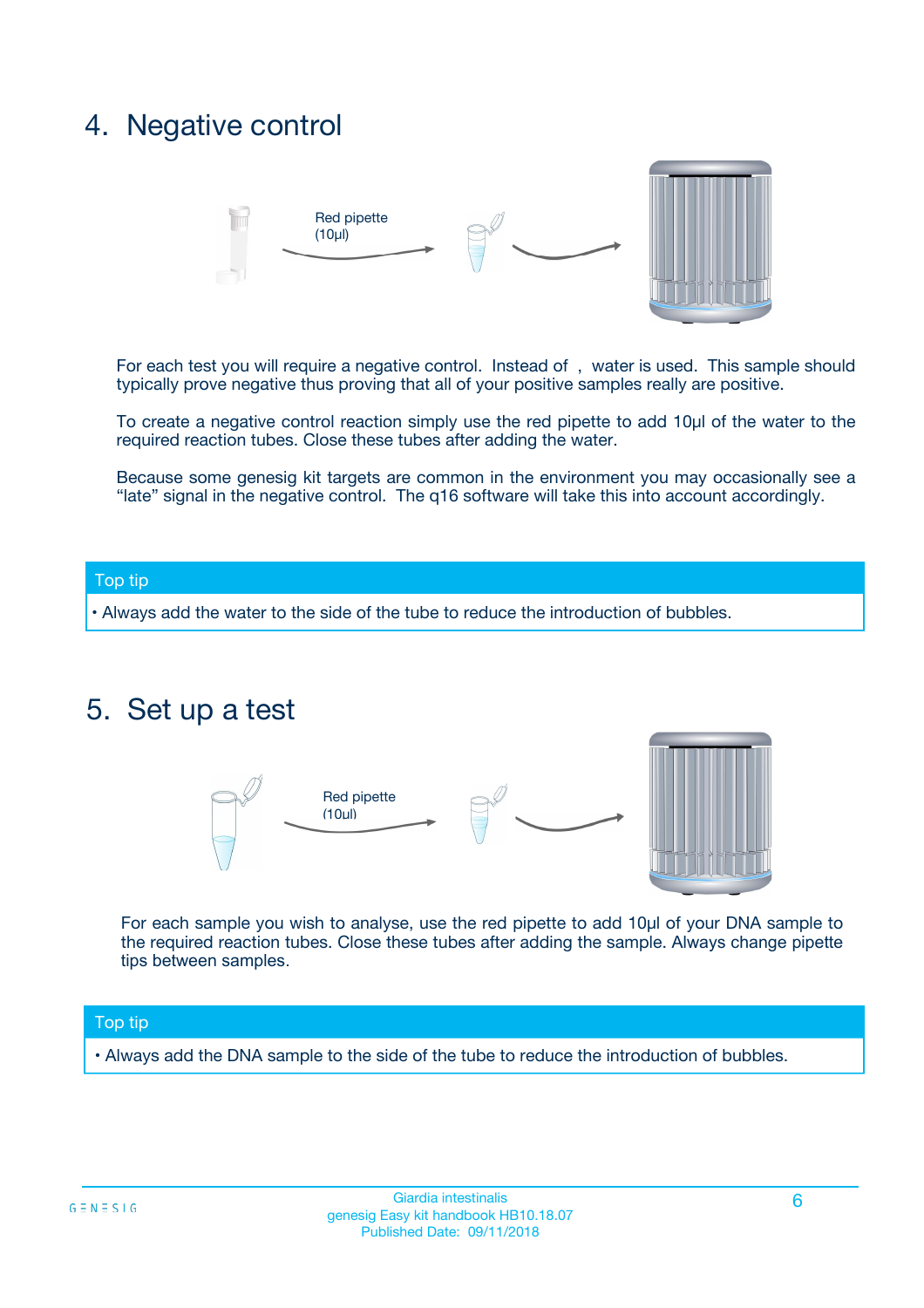## 6. Positive control



Use the blue pipette to transfer 1000µl (2 x 500µl) of template preparation buffer into the positive control template tube. Cap and shake tube to mix.

Each time you run a test you will require a positive control. This is a small portion of from your target of interest. It serves two purposes:

1. It will always test positive so it shows that everything is working as it should be.

2. The q16 software knows how much is present in the positive control. So it can automatically compare your sample of interest with the positive control to calculate the amount of target in your sample.

To create a positive control reaction, simply use 10µl of the positive control instead of your sample.



Take great care when setting up your positive control. The positive control template has the potential to give you a false positive signal in your other samples. Set positive controls up last after all other sample tubes are closed. Always change pipette tips between samples. You may even choose to set up positive controls in a separate room.

#### Top tip

**•** Always add the positive control to the side of the tube to reduce the introduction of bubbles.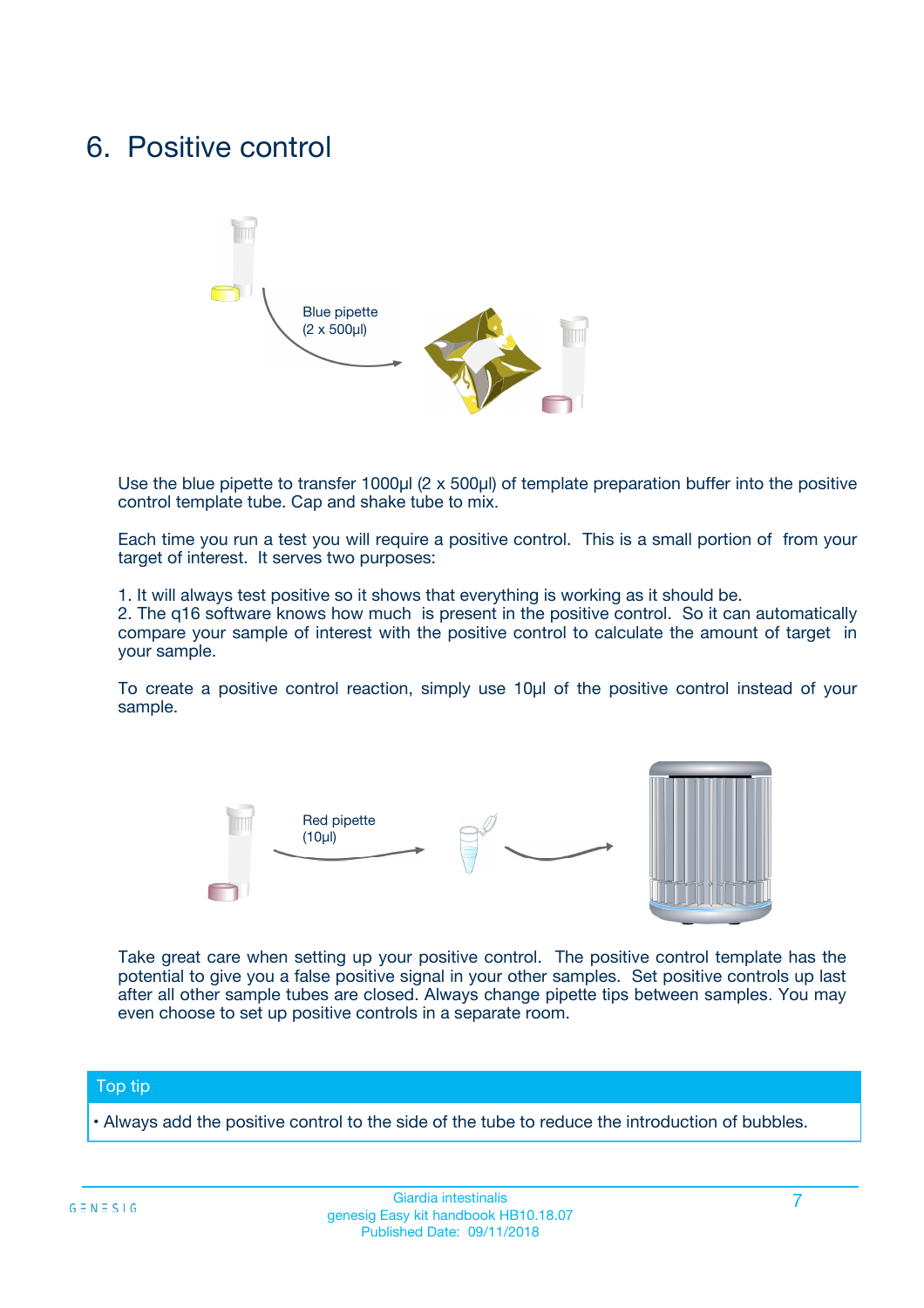# 7. Running the test

Place the tubes into the correct positions in your q16 as defined by the software, this may include positioning of empty tubes to ensure that the q16 lid is balanced. The run can then be started.

| genesig q16 PCR software - 1.2                                               |                                     | $\Box$                                                                                  |
|------------------------------------------------------------------------------|-------------------------------------|-----------------------------------------------------------------------------------------|
| Unsaved (New Experiment 2<br>$\vert \cdot \vert$<br><b>Open Experiments:</b> | <b>D</b> Open<br>Save<br>$\Box$ New | Save As<br><b>C</b> Close<br>$G \equiv N \equiv S \mid G$<br><b>&amp; Configuration</b> |
| Setup<br><b>Results</b><br><b>Stages:</b>                                    |                                     |                                                                                         |
| <b>Notes</b>                                                                 | Samples                             | <b>Tests</b>                                                                            |
| <b>Name and Details</b>                                                      | Color<br>Name                       | Note<br>Color<br>Note<br>Name                                                           |
| New Experiment 2017-10-26 11:06                                              | Sample 1                            | 条<br>علي<br>Test 1                                                                      |
| Kit type: genesig® Easy Target Detection kit                                 | Sample 2                            |                                                                                         |
| Instrument Id.:                                                              | Sample 3                            | $\qquad \qquad \blacksquare$<br>$\qquad \qquad \blacksquare$                            |
| Run Completion Time:                                                         | Sample 4                            |                                                                                         |
| <b>Notes</b>                                                                 | Sample 5<br>A<br>v                  | $\triangle$<br>4<br>$\oplus$<br>₩                                                       |
| <b>Well Contents</b>                                                         |                                     | <b>Run</b>                                                                              |
| Pos.<br>Test                                                                 | Sample                              | <b>Run Status</b>                                                                       |
| Test 1<br>-1                                                                 | <b>Negative Control</b>             | $\blacktriangle$                                                                        |
| $\overline{2}$<br>Test 1                                                     | <b>Positive Control</b>             |                                                                                         |
| $\overline{\mathbf{3}}$<br>Test 1                                            | Sample 1                            | Show full log                                                                           |
| Test 1<br>$\overline{4}$                                                     | Sample 2                            |                                                                                         |
| 5<br>Test 1                                                                  | Sample 3                            | <b>Run Control</b>                                                                      |
| 6<br>Test 1                                                                  | Sample 4                            |                                                                                         |
| $\overline{7}$<br>Test 1                                                     | Sample 5                            |                                                                                         |
| 8                                                                            |                                     | $\triangleright$ Start Run<br>Abort Run                                                 |
| <b>JOD FURTY TUDE TO BUILDED IN</b>                                          |                                     | $\overline{\mathbf{v}}$                                                                 |

#### Top tip

- Before loading tubes into the q16, check for bubbles! Flick the bottom of the tubes to remove any bubbles that may have formed during the test setup.
- Apply centrifugal force with a sharp wrist action to ensure all solution is at the bottom of the reaction tube.
- When repeating a test you can use a previous file as a template by clicking 'open' then selecting File name > Files of Type > Experiment file as template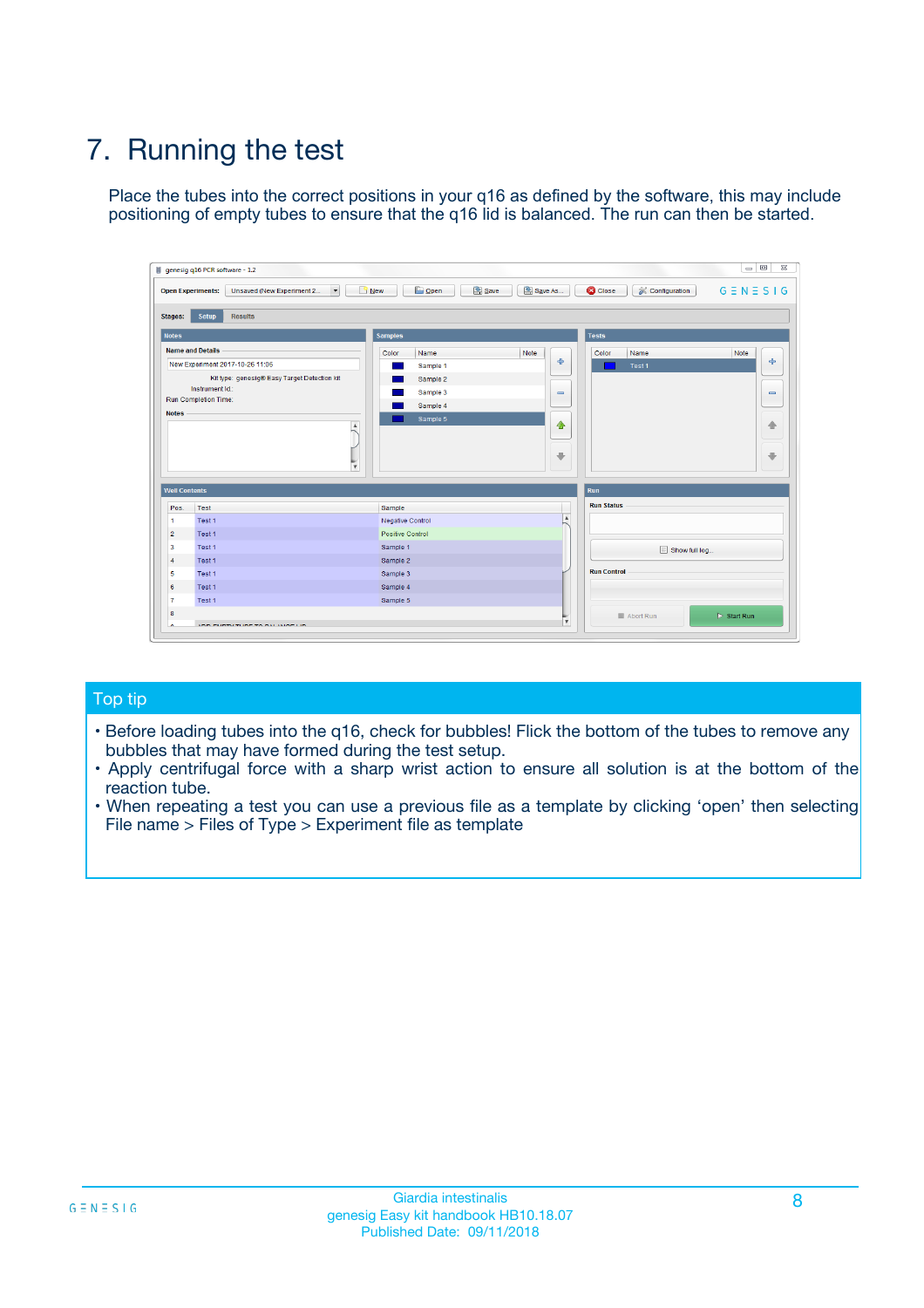## What do my results mean?

Analysis of your data is carried out automatically by the genesig q16. The following information is designed to help you fully understand a result or to troubleshoot:

### "Positive"

#### **Explanation**

Your sample has produced a positive result. Your target of interest is present and you can use the reported quantity.

"Negative"

#### **Explanation**

Your sample has produced a negative result. The target is not present in your sample.

### "Test contaminated"

#### **Explanation**

The Negative Control should be completely free of any DNA. If you see this error message it means that at some point during the setup, the Negative Control has been contaminated with DNA and has given a positive signal. This contamination has invalidated the test. The Positive Control and your test samples are both possible sources of contaminating DNA. The genesig q16 reaction tubes from previous runs will also contain very high amounts of DNA so it is important that these are carefully disposed of after the run is completed and NEVER OPENED. It may be the case that your kits have become contaminated which will lead to the same problem occurring repeatedly.

#### **Solutions**

1. Clean your working area using a commercial DNA remover solution to ensure the area is DNA free at the start of your run and re-run the test

2. If the problem persists then the kit has become contaminated and it will have to be discarded and replaced with a new kit. When you open the new kit, run a simple test to show that changing the kit has solved the problem. Prepare a test which includes only the Positive Control, the Negative Control and one 'mock sample'. For the 'mock sample' add water instead of any sample DNA. The result for the Negative Control and the mock sample should be negative indicating that contamination is no longer present.

#### **Preventive action**

An ideal lab set-up has a 'Clean area' where the test reagents are prepared and a 'sample area' where DNA samples and the Positive Control template are handled. The best workflow involves setting up all the test components (excluding the positive control template) in the clean area and then moving the tests to the sample area for sample and Positive Control addition. If this method is followed then the kit components are always kept away from possible sources of contamination. For extra security the Negative Control can be completely prepared and sealed in the clean area. All work areas should be decontaminated regularly with DNA remover.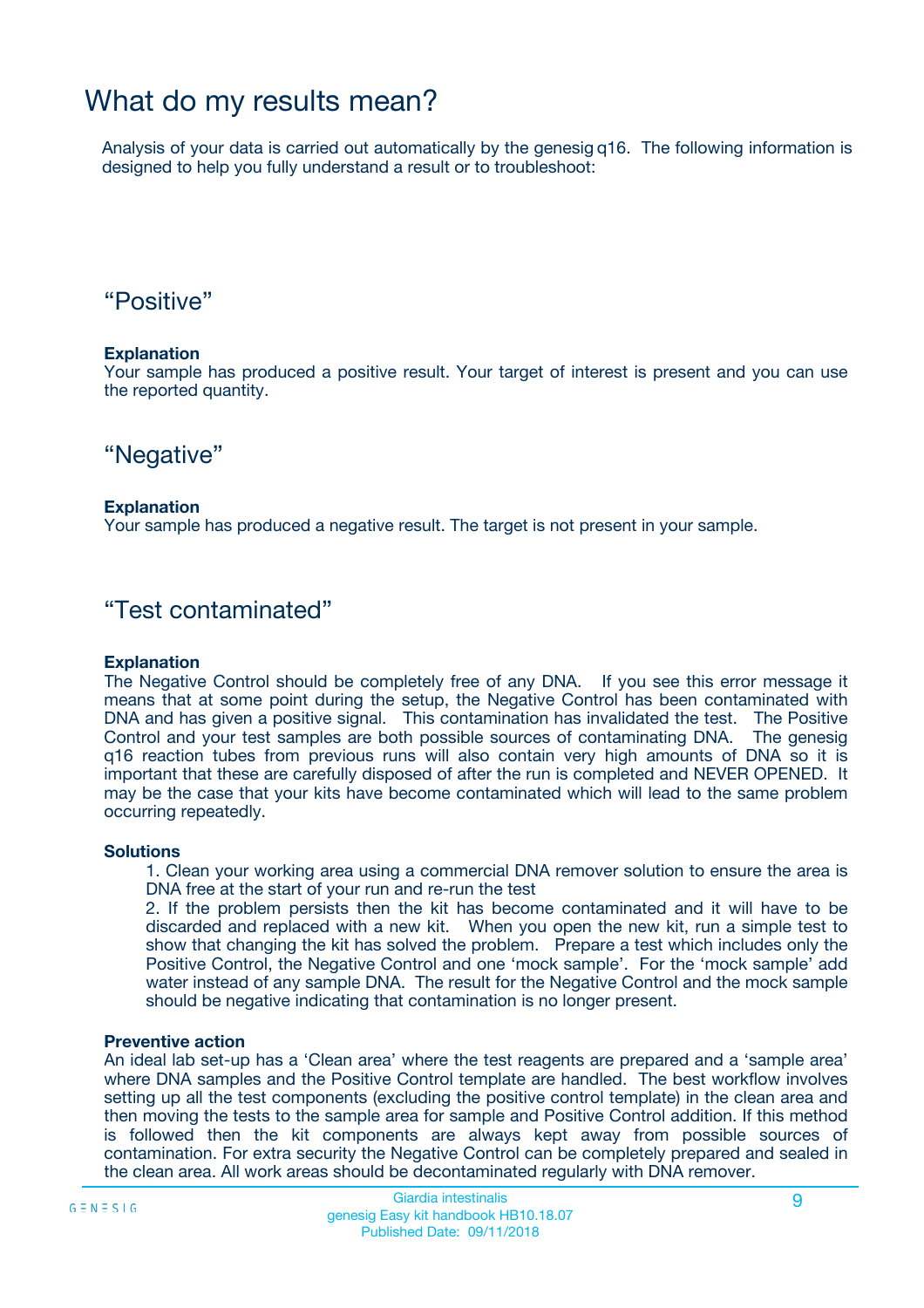### "Sample preparation failed"

#### **Explanation**

The test has failed because the quality of the sample was not high enough. The Internal Extraction Control component identifies whether the sample has been prepared correctly and is of suitable quality. This error message means that this quality control test has failed and the sample quality is not high enough for analysis.

#### **Solutions**

1. Check the sample preparation protocol for any user errors then repeat.

2. Poor quality samples can result from overloading the sample preparation protocol with too much starting material. Try reducing the amount of starting material then repeat.

3. Failing to add the Internal extraction Control DNA to your sample during the sample preparation protocol can also lead to a reported result of "sample preparation failed". Ensure that this step has not been overlooked or forgotten. If your samples are derived from an archive store or from a process separate from your genesig Easy extraction kit; you must add 5µl of Internal Extraction Control DNA into each 0.5ml of your sample to make it suitable for use on the q16.

### "Positive result, poor quality sample"

#### **Explanation**

The test is positive so if you are only interested in obtaining a 'present or absent' answer for your sample then your result is reliable. However, the test contains an Internal Extraction Control component that identifies if the sample is of high quality. This quality control test has failed and the sample is not therefore of high enough quality to accurately calculate the exact copy number of DNA present. If you require quantitative information for your sample then proceed with the solutions below.

#### **Solution**

For appropriate solutions, read the "Sample preparation failed" section of this handbook.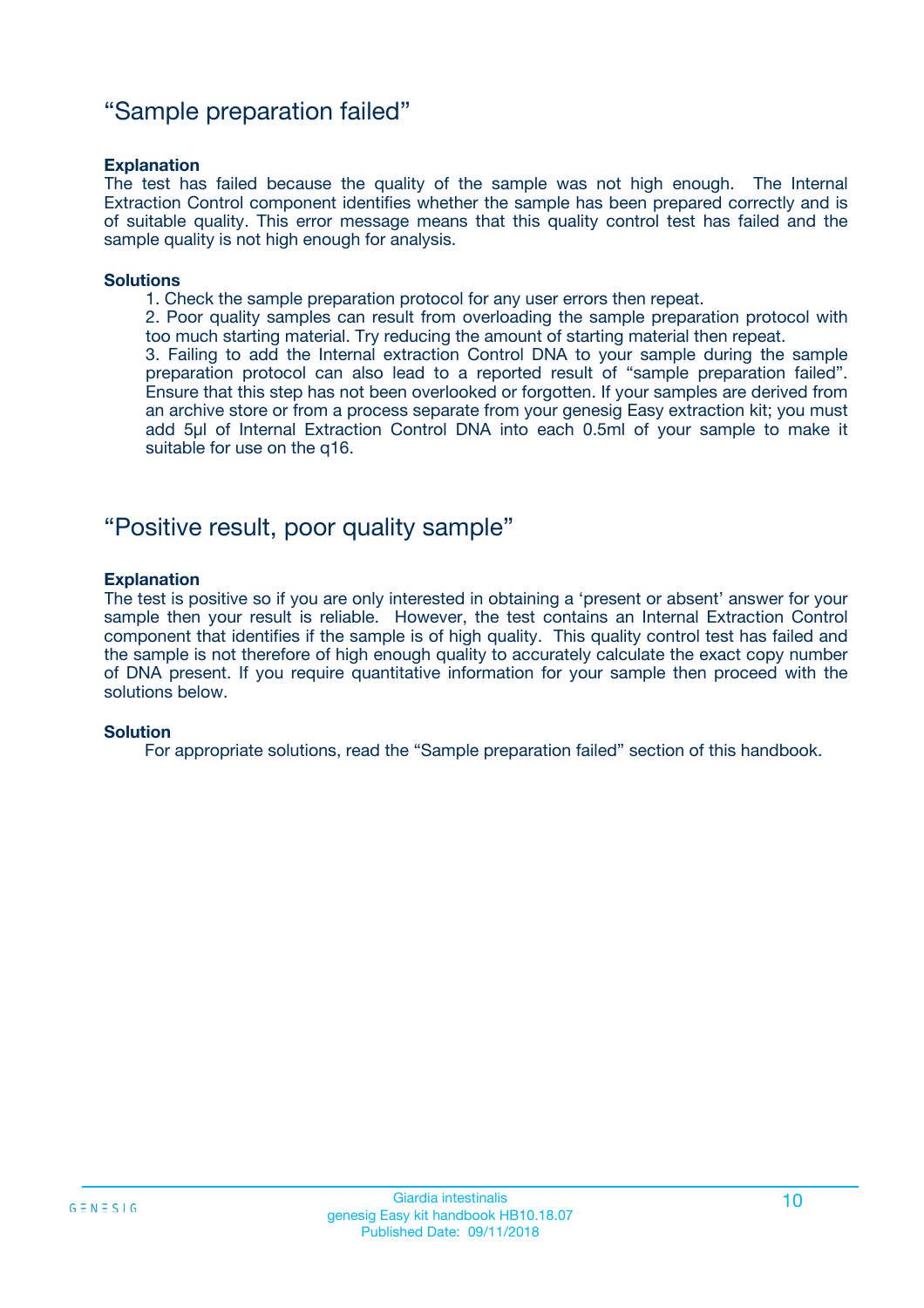### "Test failed"

#### **Explanation**

The test has failed because the Positive Control has not worked. The Positive Control is present to show that all aspects of the test are working correctly together. When this control test fails, the test as a whole is invalidated. This finding indicates that a problem has occurred in the reaction set-up part of the experiment and has nothing to do with sample preparation.

#### **Solutions**

- 1. Check the entire workflow and test set-up to look for any user errors, then repeat the test e.g. have the right colour pipettes and solutions been used with the correct tubes?
- 2. Ensure the positive and negative controls are inserted into the correct wells of your q16.

3. A component of the test may have 'gone off' due to handing errors, incorrect storage or exceeding the shelf life. When you open a new kit, run a simple test to show that changing the kit has solved the problem. Prepare a test which includes only the Positive Control, the Negative Control and one 'mock sample'. For the 'mock sample' add internal control template instead of any sample DNA. If the Positive Control works, the mock sample will now be called as a negative result.

### "Test failed and is contaminated"

#### **Explanation**

The Positive Control is indicating test failure, and the Negative Control is indicating test contamination. Please read the "Test Failed" and "Test contamination" sections of this technical support handbook for a further explanation.

#### **Solution**

For appropriate solutions, read both the "Test failed" and "Test contaminated" sections of this handbook.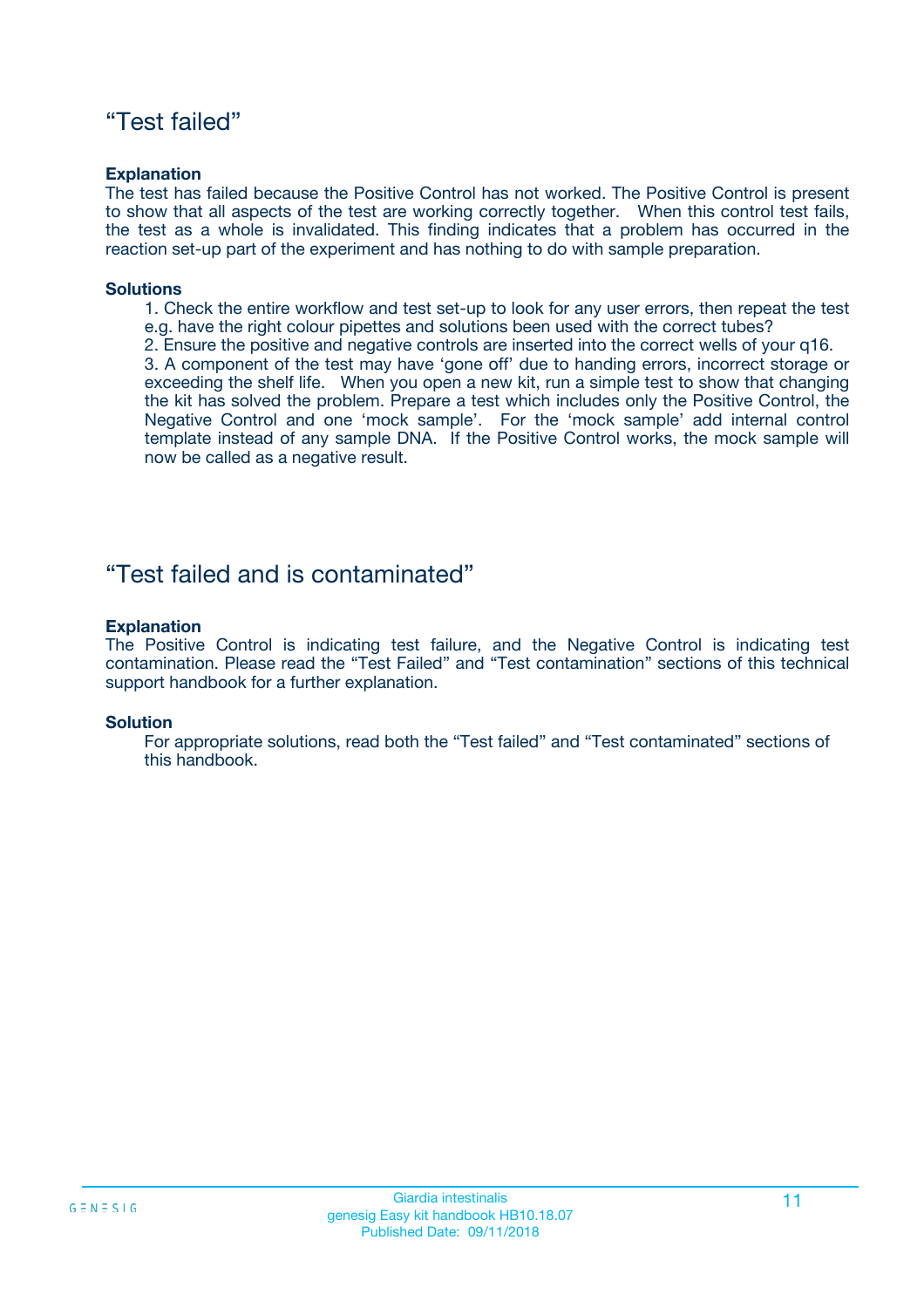# Giardia intestinalis

Giardiasis is a major diarrheal disease found throughout the world. The flagellate protozoan Giardia intestinalis (also known as Giardia lamblia), its causative agent, is the most commonly identified intestinal parasite in the United States and the most common protozoal intestinal parasite isolated worldwide.

Giardiasis usually represents a zoonosis with cross-infectivity between animals and humans. Giardia has been isolated from the stools of beavers, dogs, cats, rodents, sheep, and cattle. Within Giardia intestinalis there are 7 assemblages, A, B, C, D, E, F, and the more rarely occuring G. Of these, only assemblages A and B can infect humans, whereas, a range of animals can be infected by assemblages A-G.

Giardiasis is caused by ingestion of Giardia cysts, which retain viability in cold water for as long as 2-3 months. The infective dose is low in humans; 10-25 cysts are capable of causing clinical disease in 8 of 25 subjects. Ingestion of more than 25 cysts results in a 100% infection rate. After ingestion of cysts, excystation, trophozoite multiplication, and colonization of the upper small bowel occur.

Most infections result from fecal-oral transmission or ingestion of contaminated water. Contaminated food is a less common etiology. Person-to-person spread is common, with 25% of family members with infected children themselves becoming infected.

Most infections are asymptomatic, and the attack rate for symptomatic infection in the natural setting varies from 5-70%. Giardia is found in healthy people in endemic areas and in symptomatic carrier states with high numbers of cysts excreted in stools common.

Predisposing factors to symptomatic infection include hypochlorhydria, various immune system deficiencies, blood group A, and malnutrition. The incubation period averages 1-2 weeks, with a mean of 9 days. The average duration of symptoms in all ages ranges from 3-10 weeks.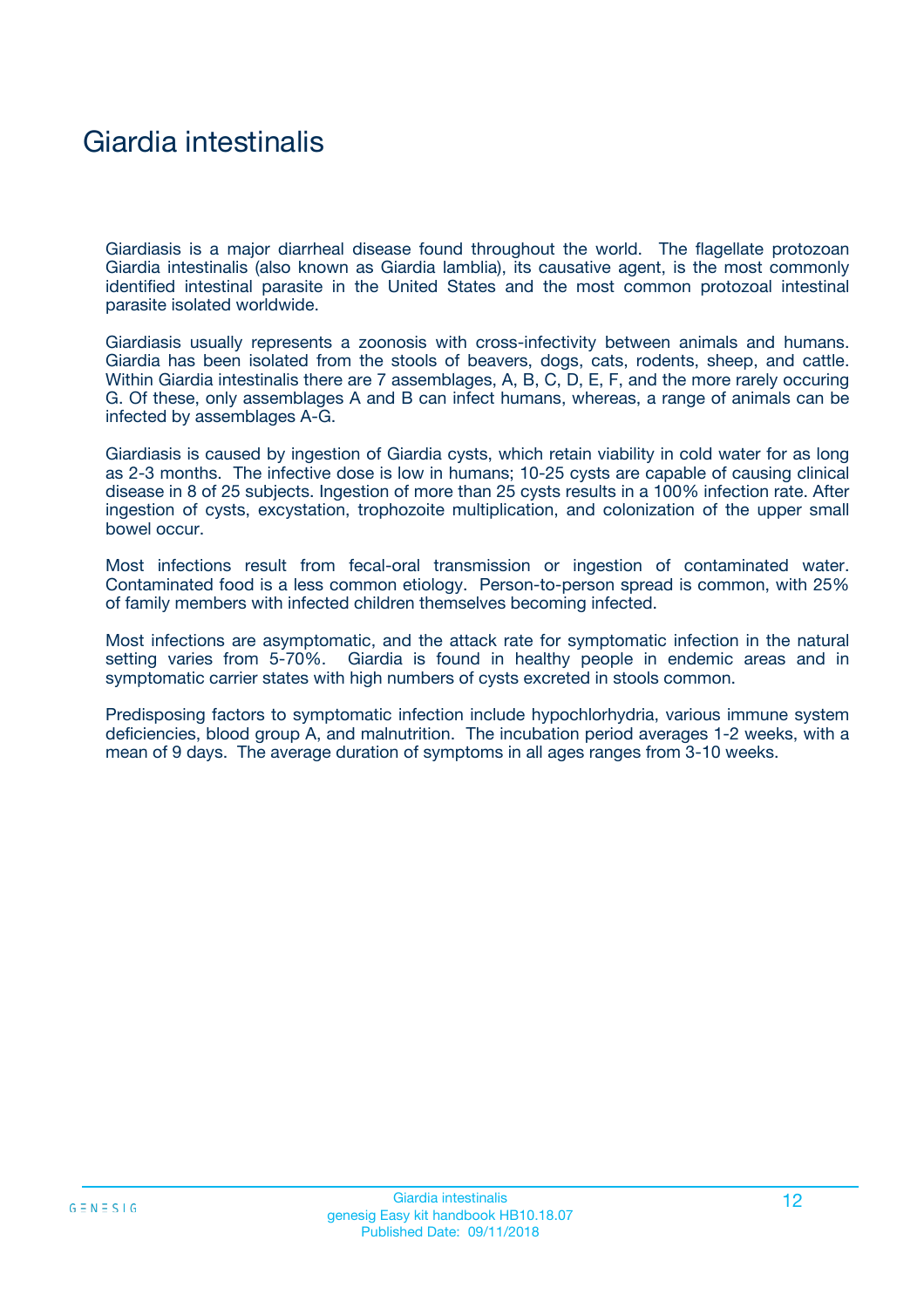# **Specificity**

The Primerdesign genesig Kit for Giardia intestinalis (G.intestinalis) genomes is designed for the in vitro quantification of G.intestinalis genomes. The kit is designed to have a broad detection profile. Specifically, the primers represent 100% homology with over 95% of the NCBI database reference sequences available at the time of design.

The dynamics of genetic variation means that new sequence information may become available after the initial design. Primerdesign periodically reviews the detection profiles of our kits and when required releases new versions.

Our kit for Giardia intestinalis (also called Giardia lamblia) genomes is designed for the in vitro quantification of Giardia intestinalis assemblages that are known to affect humans. This includes assemblages A and B only. As such the primers have 100% homology with over 95% of reference sequences contained in the NCBI database. The primers and probe do not detect other species of Giardia or other assemblages of Giardia intestinalis.

If you require further information, or have a specific question about the detection profile of this kit then please send an e.mail to enquiry@primerdesign.co.uk and our bioinformatics team will answer your question.